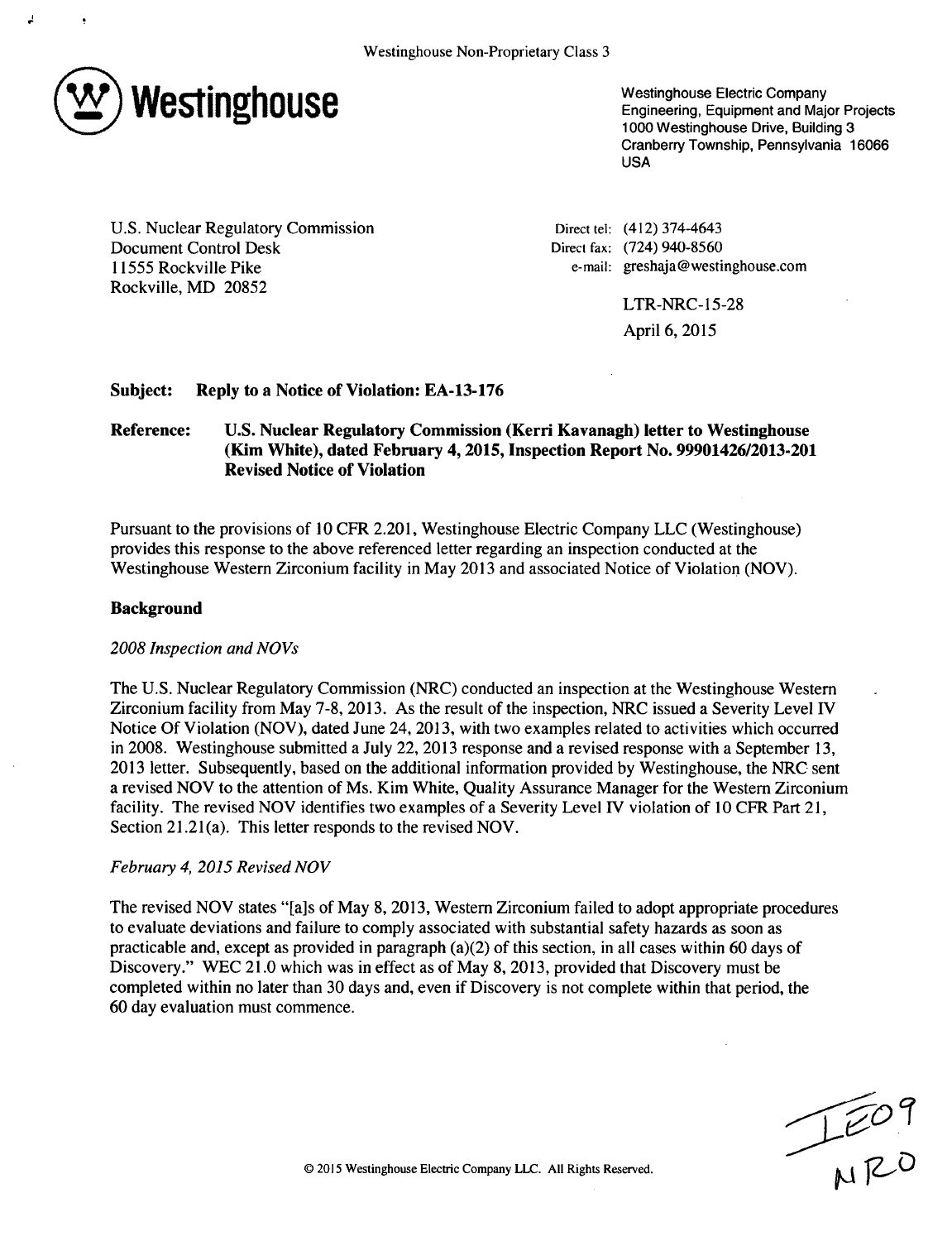The NOV indicates that Discovery with respect to the 2008 Western Zirconium matter occurred when the Issue Review Committee (IRC) referred the matter to the Safety Review Committee (SRC) and, thus, the evaluation required by Part 21 (not to exceed 60 days) was triggered. As noted in this response, Westinghouse accepts that implementation of WEC 21.0 with respect to the Western Zirconium issue did not meet either the Westinghouse procedural requirements or comply with Part 21. However, Westinghouse is concerned that the NRC is stating that in all instances, referral by an IRC to the SRC constitutes Discovery. Westinghouse would disagree with that interpretation, if that is the basis of the NRC's finding that WZ failed to adopt appropriate procedures. The mere entry referral of a matter from the IRC to SRC staff does not constitute Discovery, the information is not sufficient to determine if a deviation exists.

Westinghouse would also like to address an apparent point of confusion. In the revised NOV, the NRC indicates that Westinghouse has contended that 10 CFR 21.21 does not specify what constitutes Discovery. Westinghouse did not intend to convey such a message. In fact, the Westinghouse procedure which implements the requirements of 10 CFR Part 21, WEC 21.0, adopts the definition of Discovery contained in Part 21.

Also, the revised NOV includes the following statement:

The NRC rejects Westinghouse's position that 52 additional days to issue a report to the NRC was permissible because Westinghouse needed additional time to complete its evaluation. The Issue Review Committee's knowledge on August 20, 2008, of the deviation potentially adverse to safety—triggered the reporting requirement in 10 CFR § 21.21 (a)(1) and (2). That Westinghouse needed additional time to reach its technical conclusions on the discovered deviation that was documented in CAP #08-231 -M033, does not excuse Westinghouse from complying with the reporting requirements.

Westinghouse did not and does not take the position that additional time was permissible and is committed to comply with the regulations. The failure in 2008 was in documenting the known resolution of the issue in a timely manner.

As more fully explained below, Westinghouse believes that WEC 21.0 in place as of May 8, 2013 is an appropriate procedure to evaluate deviations and failures to comply associated with substantial safety hazards. However, Westinghouse agrees that the actions taken in 2008 did not comply with WEC 21.0 (either the revision in place in 2008 or the revision in place as of May 8, 2013). This response will address each of the examples cited in the NOV and also will explain the basis for Westinghouse's position that WEC 21.0, the Westinghouse procedure to evaluate deviations, is an appropriate procedure and complies with the requirements of 10 CFR Part 21.

In its revised NOV, the NRC referred to its Draft Regulatory Basis to Clarify 10 CFR Part 21 as defining Discovery as "the initiation of the problem identification and resolution of a deviation or noncompliance after it is found or documented." Westinghouse believes that this is not an appropriate use of a draft document as it is not definitive nor is it a codified interpretation of Discovery pursuant 10 CFR 21.

As the Draft Regulatory Basis document released in March 2015 clearly indicates, a rule change will be necessary to implement the NRC staff's desired interpretation of Discovery. However, even so, the language in the Draft Regulatory Basis does not appear to suggest that referral by an IRC necessarily constitutes Discovery. It still indicates that the deviation must be found or documented. In many instances, the information which is input into the Westinghouse Corrective Action, Prevention and Learning (CAPAL) system or which is available to the IRC at the time they refer it to the SRC is not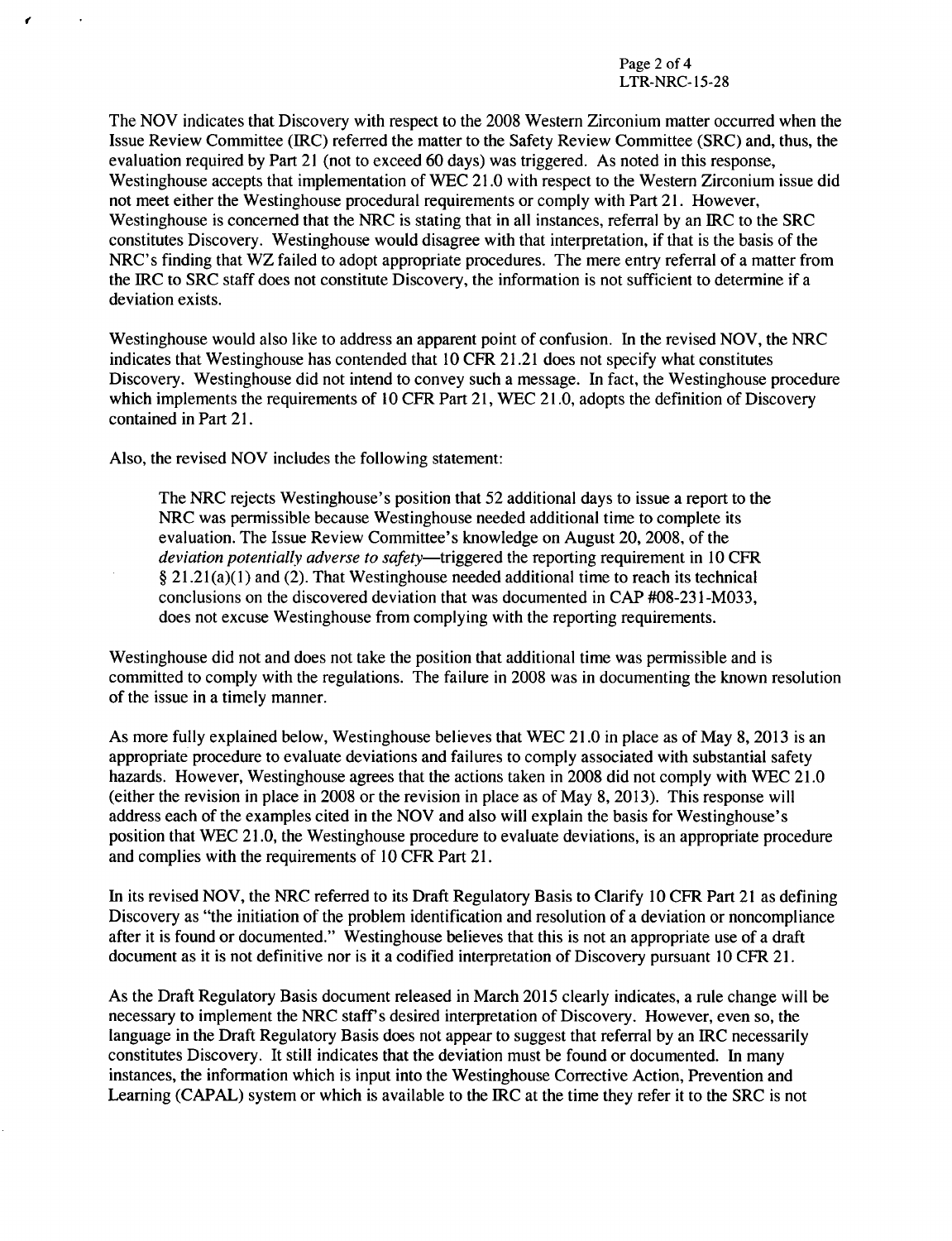sufficient to determine whether there is a deviation (or failure to comply). Thus, the mere entry of an issue into **CAPAL** or the referral **by** an IRC to the SRC does not constitute Discovery in every instance.

# Examples Set Forth in the Revised **NOV**

The two examples cited are:

 $\lambda$  and  $\lambda$ 

**1.** Western Zirconium Line Stop Procedure failed to comply with **10** CFR 21.21(a)

In response to the June 24, **2013 NOV,** Westinghouse provided information and corrective actions and Westinghouse has no further comments regarding Example **1.**

2. Western Zirconium's failure to file an Interim Report within **60** days of the Discovery that four lots of Global Nuclear Fuel Zr<sub>2</sub> bars failed grain size and metallography tests by showing atypical grains (a deviation) was a violation of **10** CFR 21.21 (a)

Westinghouse acknowledges that the evaluation required **by** Part 21 was not completed in accordance with WEC 21.0 Testing had been completed within approximately a month from the time the issue cited in Example 2 was identified. This testing demonstrated that the bar material was suitable for its intended use and that there was no defect to be reported per **10** CFR 21. This basis for concluding the investigation should have been documented on or about September **19, 2008.** Contrary to Westinghouse procedures, this documentation was not completed until December **10, 2008.** This was a failure to follow the Westinghouse procedures rather than a deficiency in the procedures.

While recognizing that AIEC 2 **1.0** was not followed, Westinghouse maintains that its **10** CFR Part 21 implementing procedures meet the requirements and intent of the current regulation. However, through our discussion with the staff on March **27, 2015,** we did identify an opportunity to clarify the intent of WEC 21.0 and Westinghouse commits to issue guidance to clarify that Discovery should be completed promptly. In conclusion, Westinghouse acknowledges that the violation is correct with respect to Example 2 in the **NOV.**

### Information Required **by** the **NOV**

**(1)** The corrective steps that have been taken and the results achieved:

Western Zirconium submitted its Line Stop Procedure, Revision **5, by** letter to the NRC dated July 22, **2013 (ADAMS** Accession No. ML **I 3205A392** at **pp.** 4 to **19).** The NRC staff reviewed the changes to Sections **2.5** and 8.2.1.4 and corrective actions undertaken **by** Western Zirconium and has accepted the response.

(2) Additional corrective steps that will be taken:

Westinghouse will issue guidance regarding the **10** CFR Part 21 implementation procedure to ensure it is clearly understood; that the intent is to complete Discovery as soon as practicable. Training will be provided to the staff that performs **10** CFR Part 21 evaluations to reinforce this principle and the requirements of the regulation with respect to Discovery and Evaluation.

**(3)** The date when full compliance will be achieved:

The guidance will be issued and training provided **by** April **30, 2015.**